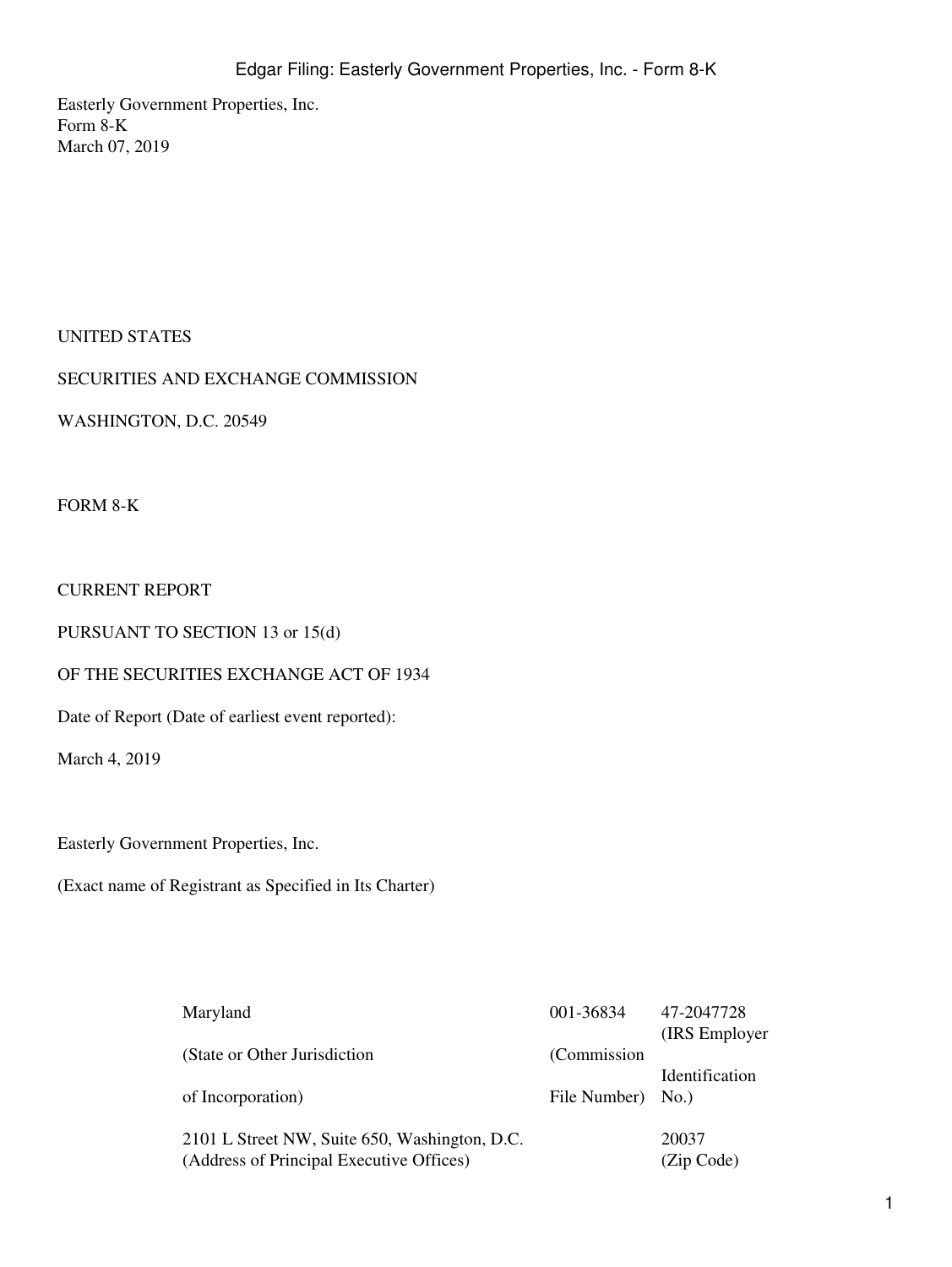## Edgar Filing: Easterly Government Properties, Inc. - Form 8-K

Registrant's Telephone Number, Including Area Code: (202) 595-9500

Not Applicable

(Former Name or Former Address, if Changed Since Last Report)

Check the appropriate box below if the Form 8-K filing is intended to simultaneously satisfy the filing obligation of the registrant under any of the following provisions (see General Instructions A.2. below):

Written communications pursuant to Rule 425 under the Securities Act (17 CFR 230.425) Soliciting material pursuant to Rule 14a-12 under the Exchange Act (17 CFR 240.14a-12) Pre-commencement communications pursuant to Rule 14d-2(b) under the Exchange Act (17 CFR 240.14d-2(b)) Pre-commencement communications pursuant to Rule 13e-4(c) under the Exchange Act (17 CFR 240.13e-4(c))

Indicate by check mark whether the registrant is an emerging growth company as defined in Rule 405 of the Securities Act of 1933 (§230.405 of this chapter) or Rule 12b-2 of the Securities Exchange Act of 1934 (§240.12b-2 of this chapter).

Emerging growth company

If an emerging growth company, indicate by check mark if the registrant has elected not to use the extended transition period for complying with any new or revised financial accounting standards provided pursuant to Section 13(a) of the Exchange Act.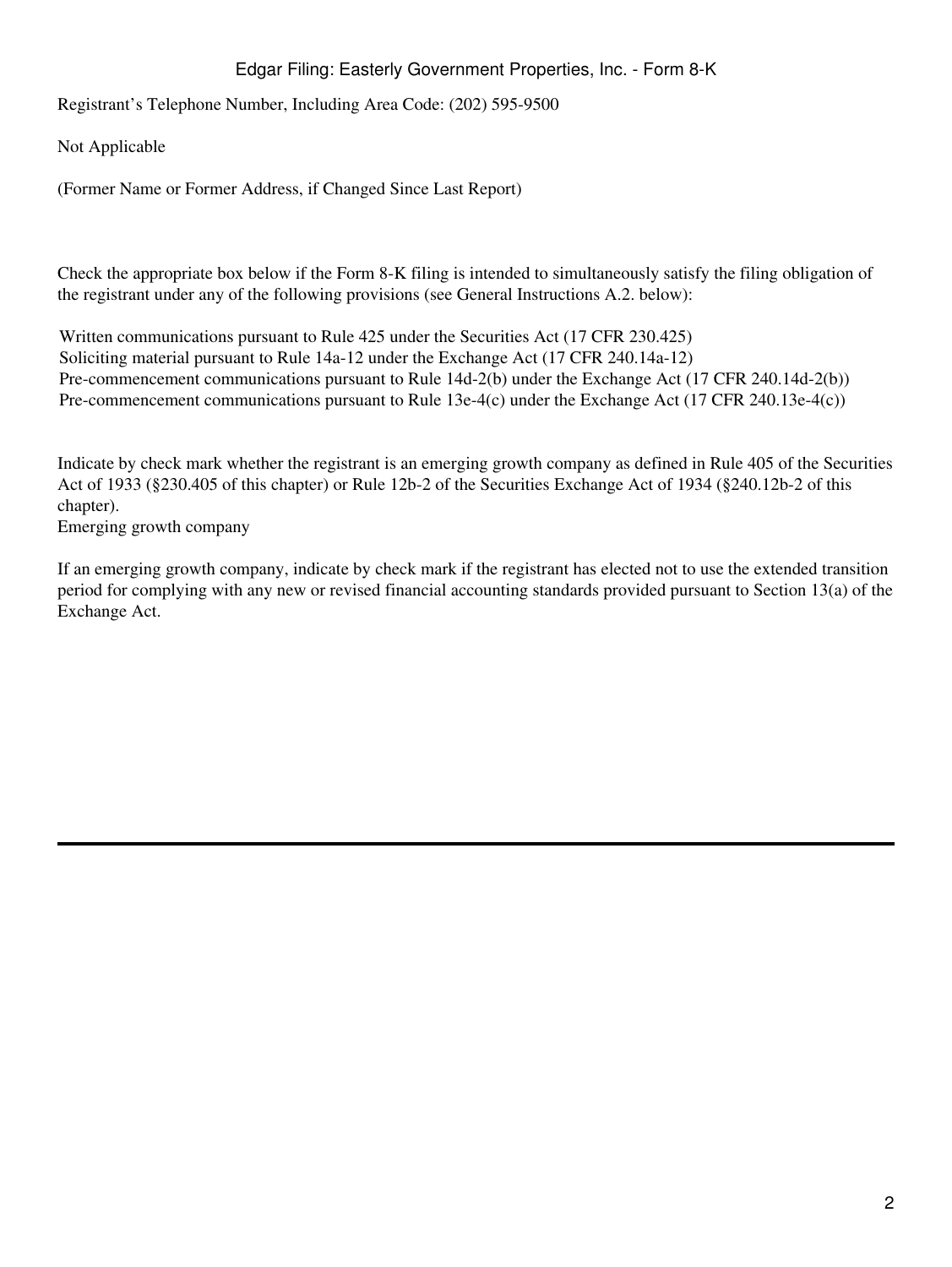ITEM 8.01. Other Events.

On March 4, 2019, Easterly Government Properties, Inc. (the "Company") and its operating partnership, Easterly Government Properties LP, entered into separate equity distribution agreements (collectively, the "equity distribution agreements") with each of Citigroup Global Markets Inc., BMO Capital Markets Corp., BTIG, LLC, Capital One Securities, Inc., Jefferies LLC, Raymond James & Associates, Inc., RBC Capital Markets, LLC, SunTrust Robinson Humphrey, Inc. and Wells Fargo Securities, LLC (and certain of their respective affiliates) relating to the offer and sale of shares of the Company's common stock having an aggregate offering price of up to \$200,000,000 (the "Shares"). The Company refers to these entities, when acting in their capacity as sales agents for the Company or as principals, individually, as a "Sales Agent" and, collectively, as the "Sales Agents," and when acting in their capacity as agents for Forward Purchasers (as defined below), individually, as a "Forward Seller" and, collectively, as the "Forward Sellers."

Sale of the Shares may be made in privately negotiated transactions, which may include block trades, or transactions that are deemed to be "at the market" offerings as defined in Rule 415 under the Securities Act of 1933, as amended, including without limitation sales made directly on the New York Stock Exchange, on any other existing trading market for our common stock or to or through a market maker, or otherwise or as may be agreed between us and the applicable Sales Agent.

The equity distribution agreements contemplate that, in addition to the issuance and sale of the Shares by the Company through or to the Sales Agents, acting as its sales agents or as principals, as applicable, the Company may also enter into one or more forward transactions (each, a "forward sale transaction" and, collectively, the "forward sale transactions") under separate master forward sale confirmations (collectively, the "master forward confirmations") and related supplemental confirmations, with each of Citibank, N.A., Bank of Montreal, Jefferies LLC, Raymond James & Associates, Inc., Royal Bank of Canada and Wells Fargo Bank, National Association. The Company refers to these entities, when acting in their capacity as purchasers under any forward sale transactions, individually, as a "Forward Purchaser" and, collectively, as the "Forward Purchasers." If the Company enters into a forward sale transaction with any Forward Purchaser, it expects that such Forward Purchaser or one of its affiliates will attempt to borrow from third parties and sell, through its related Forward Seller, the number of shares of the Company's common stock underlying such forward sale transaction in order to hedge such Forward Purchaser's exposure under such forward sale transaction.

The Company will not initially receive any proceeds from any sale of shares of its common stock borrowed by a Forward Seller (or affiliate thereof) and sold through a Forward Seller. The Company expects to fully physically settle each forward sale transaction, if any, on one or more dates specified by the Company on or prior to the maturity date of such forward sale transaction, in which case the Company expects to receive aggregate net cash proceeds at settlement equal to the number of shares underlying such forward sale transaction multiplied by the relevant forward sale price per share. However, subject to certain exceptions, the Company may also elect to cash settle or net share settle all or any portion of its obligations under any forward sale transaction. If the Company elects to cash settle any forward sale transaction, it may not receive any proceeds and may owe cash to the applicable Forward Purchaser. If the Company elects to net share settle any forward sale transaction, it will not receive any proceeds and may owe shares of its common stock to the applicable Forward Purchaser.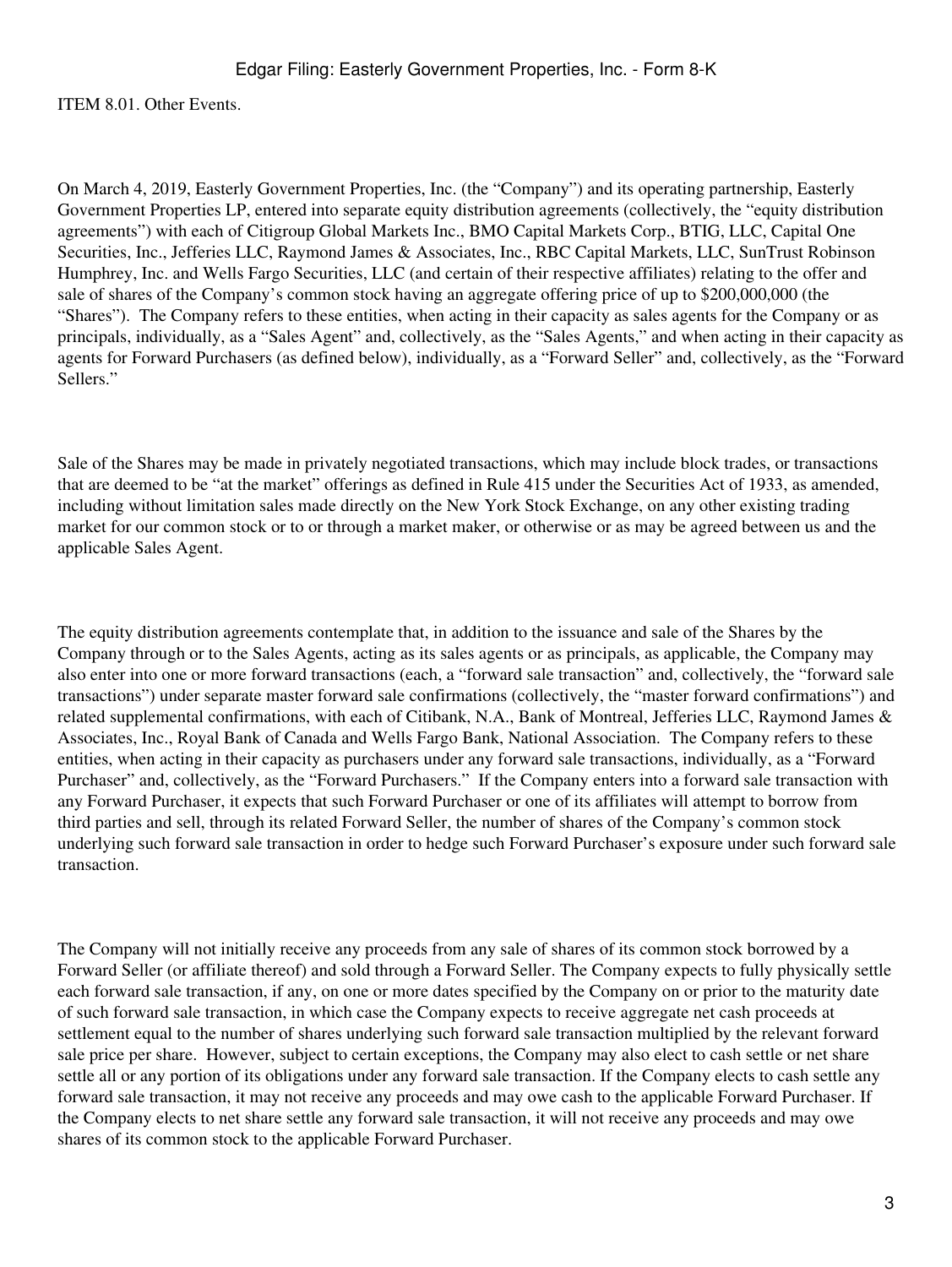Each Sales Agent will receive from the Company a commission that will not exceed, but may be lower than, 2.0% of the gross sales price of all Shares sold through it as Sales Agent under the applicable equity distribution agreement. In connection with any forward sale transaction, the Company will pay the applicable Forward Seller a commission, in the form of a reduced initial forward sale price under the related forward sale transaction, at a mutually agreed rate not exceeding 2.0% of the volume-weighted average of the sales prices per share of the borrowed shares of the Company's common stock sold by it as a Forward Seller during the applicable forward hedge selling period (subject to certain adjustments).

The Company may also sell some or all of the Shares to a Sales Agent as principal for its own account at a price agreed upon at the time of sale.

The Shares will be issued pursuant to the Company's shelf registration statement on Form S-3 (Registration No. 333-223736), which initially became effective upon filing with the Securities and Exchange Commission on March 16, 2018, and a prospectus supplement dated March 4, 2019, as the same may be amended or supplemented.

The Company previously entered into separate equity distribution agreements, each dated as of March 3, 2017 (the "prior equity distribution agreements"), with certain of the Sales Agents and may continue to offer shares of its common stock having an aggregate offering price of up to \$100,000,000 under the prior equity distribution agreements by means of a prospectus supplement, dated March 19, 2018 (the "prior prospectus supplement"). Shares of the Company's common stock having an aggregate offering price of approximately \$32.3 million remain unsold under the prior equity distribution agreements as of March 4, 2019. The filing of the prospectus supplement relating to the Shares does not terminate the prior equity distribution agreements and sales of such unsold shares, if any, may be made pursuant to the prior prospectus supplement and in accordance with the terms of the prior equity distribution agreements.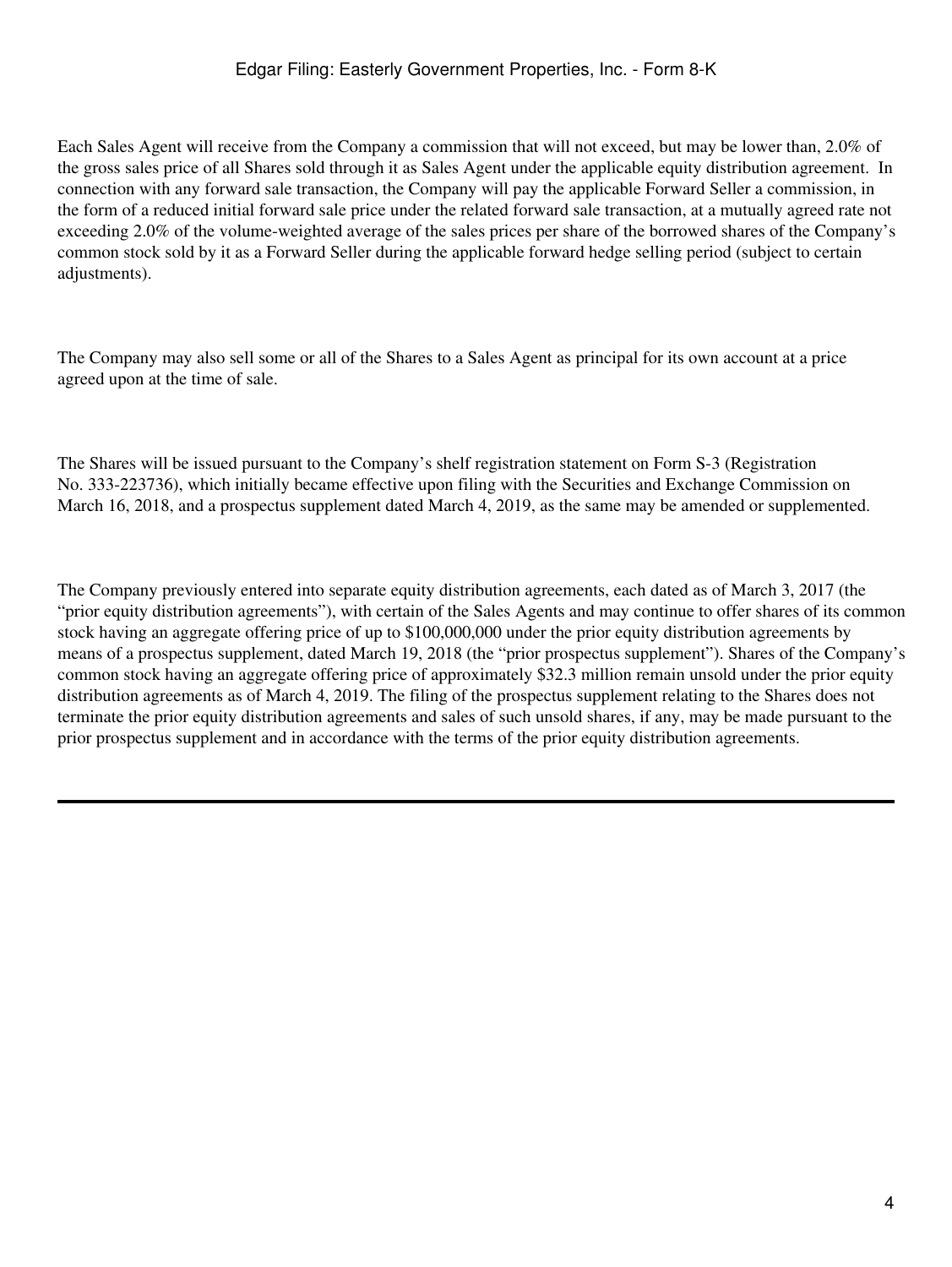# Edgar Filing: Easterly Government Properties, Inc. - Form 8-K

The foregoing description of the equity distribution agreements and the master forward sale confirmations and related supplemental confirmations does not purport to be complete and is qualified in its entirety by reference to the exhibits filed with this current report on Form 8-K.

### ITEM 9.01 Financial Statements and Exhibits.

(d) Exhibits:

| Exhibit<br>Number | Description                                                                                                             |
|-------------------|-------------------------------------------------------------------------------------------------------------------------|
| 1.1               | Form of Equity Distribution Agreement                                                                                   |
| 1.2               | Form of Master Forward Confirmation                                                                                     |
| 5.1               | <b>Opinion of Goodwin Procter LLP</b>                                                                                   |
| 23.1              | Consent of Goodwin Procter LLP (contained in its opinions filed as Exhibit 5.1 and incorporated<br>herein by reference) |